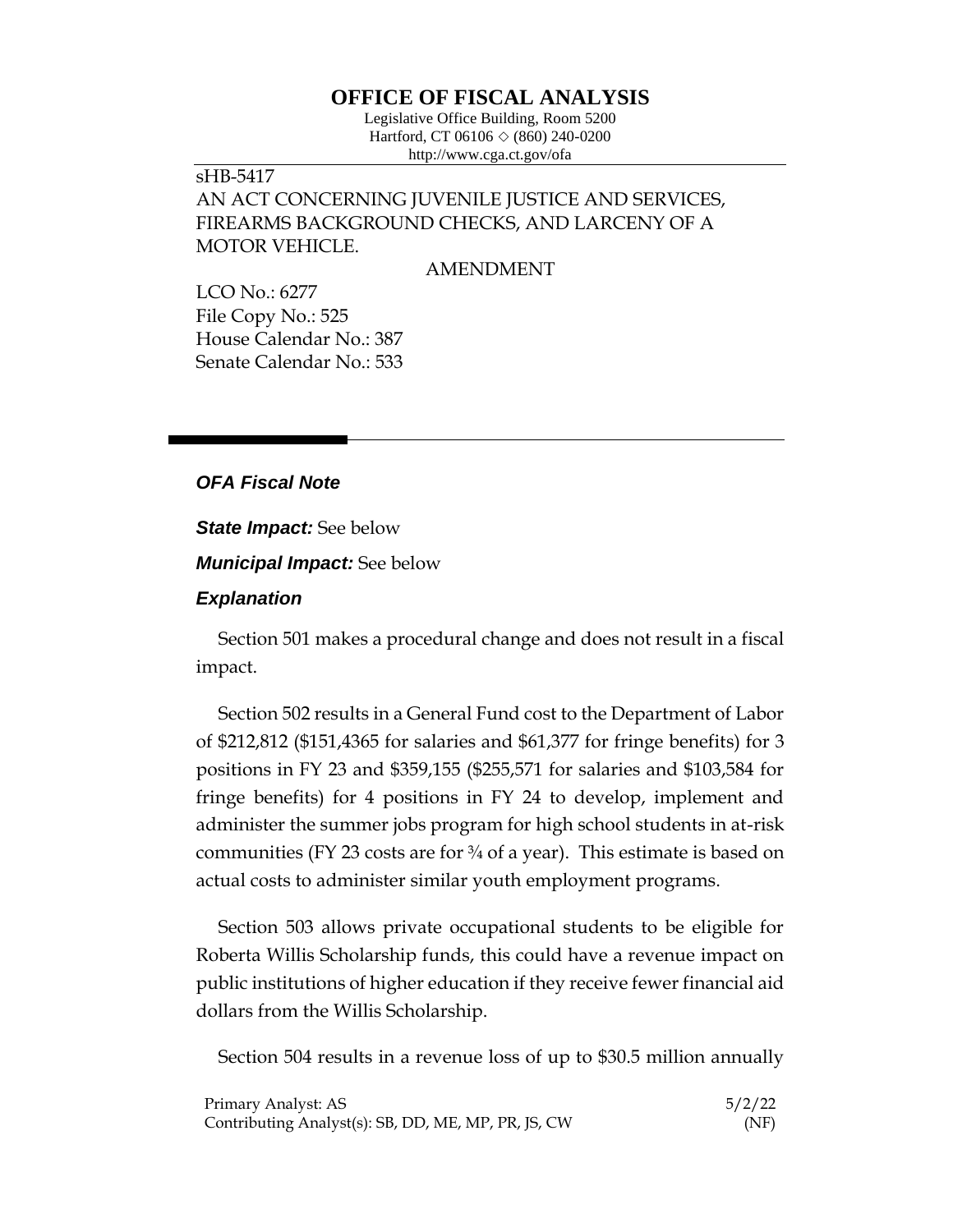beginning in FY 24 from expanding the apprenticeship tax credit. This is based on information from the Department of Labor indicating that there are currently approximately 6,100 apprentices that would be eligible under the program. As the credit is only available to businesses registered as C-corps, the actual revenue loss is dependent on how many of these eligible apprentices work for C-corps, which is unknown.

Section 505 requires the State Department of Education (SDE) to administer a "Pipeline for Connecticut's Future" program. This would result in an additional state cost of approximately \$126,477, annually. SDE does not currently have staff available to administer the program and would require one full-time consultant with an annual salary of approximately \$90,000 and corresponding fringe benefits of \$36,477, in order to meet the requirements contained within the amendment.

Section 506 results in a potential cost by requiring automatic transfer to the regular criminal docket for juveniles charged with a serious juvenile offense and juveniles 14 and over if charged with a class A felony or class B felony that constitutes murder, violent sexual assault or a violent crime involving a firearm. The bill also results in potential savings as these juveniles will no longer enter the juvenile system.

Section 507 establishes a program that connects community service providers with juveniles in need of such services, in order to prevent or deter crime. The bill requires OPM to administer the program. Depending on the scope of the program, OPM may need to staff to administer. Costs associated with the hire would depend on job title and responsibilities, but could be as high as \$100,000 annually.

Section 508 results in an estimated total annual cost to the Board of Regents of \$58,343 beginning in FY 23, associated with one new halftime position to lead the law enforcement mentoring pilot program. The half-time position is expected to be at the State University Administrator 3 level, with an annual salary of \$29,211 and associated fringe benefits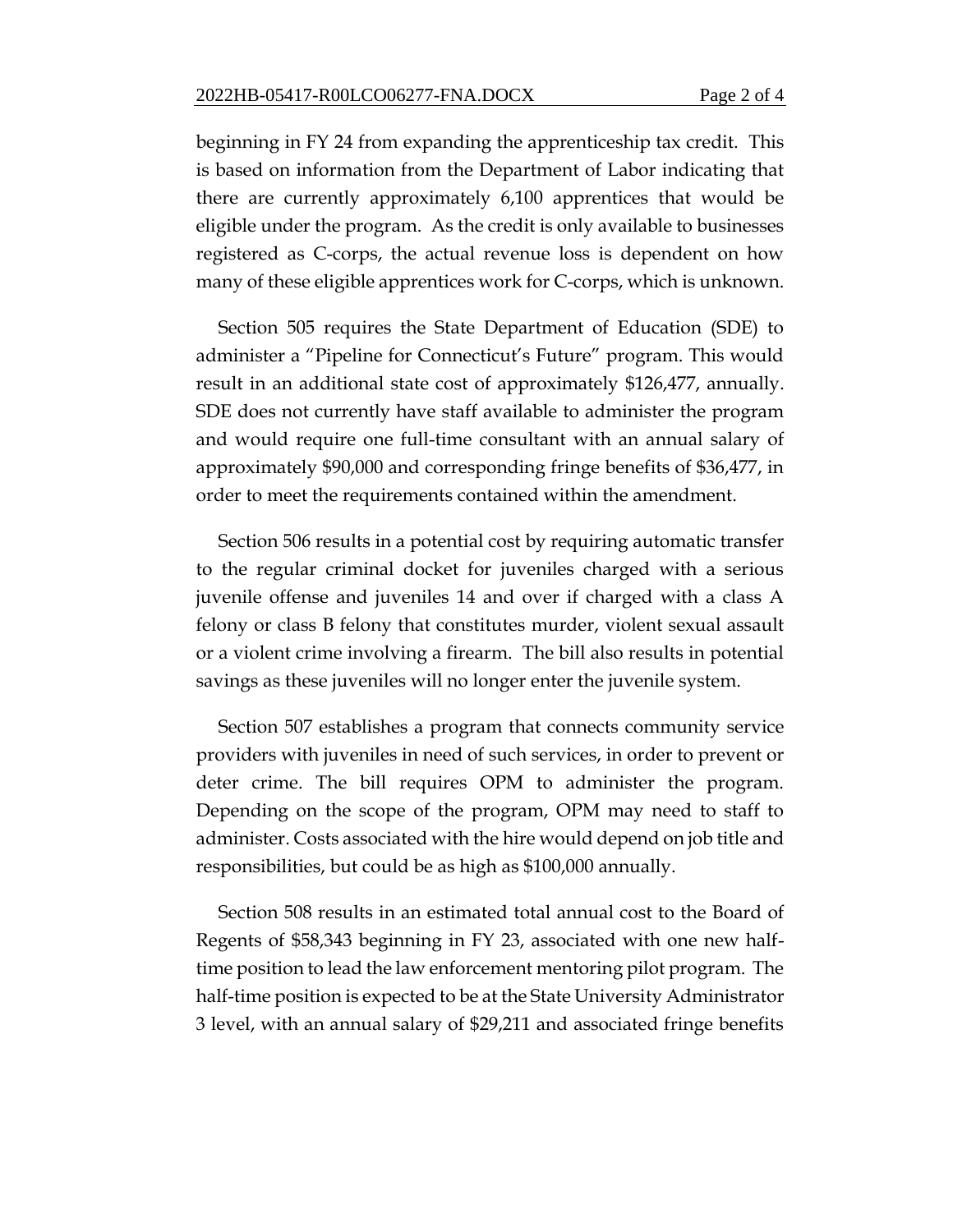of \$29,132.1 If the person is hired after July 1, 2022, then FY 23 costs will be lower.

Section 509 allows local and regional school districts to offer an explorer program for students who have an interest in learning about law enforcement. This could result in an additional cost to local and regional school districts. The cost would be dependent upon the resources available to the district and the scope of the program.

Section 510 requires OPM to administer a grant program to reimburse municipalities for costs associated with proactive policing and modernizing intelligence tools. The bill does not specify a funding source for this grant.

Section 511, 515-516 modify police procedures and policies resulting in no fiscal impact to the state.

Section 512 results in potential savings to the state and municipalities by expanding circumstances in which governmental immunity applies.

Section 513 expands the conditions in which a law enforcement officer can search a motor vehicle pulled over for a motor vehicle violation. This has no fiscal impact.

Section 514 changes the circumstances in which a law enforcement officer must report excessive use of force by another officer. This has no fiscal impact.

Section 517 establishes a housing authority resident quality of life improvement grant program to be administered by the Department of Housing (DOH), which results in a state cost of up to \$297,700 per fiscal year. The bill allows DOH to award grants totaling up to \$250,000 per year, depending on available appropriations, to housing authority

<sup>1</sup> The fringe benefit costs for employees funded out of other appropriated funds are budgeted within the fringe benefit account of those funds, as opposed to the fringe benefit accounts within the Office of the State Comptroller. The estimated active employee fringe benefit cost associated with most personnel changes for other appropriated fund employees is 99.73% of payroll in FY 23.